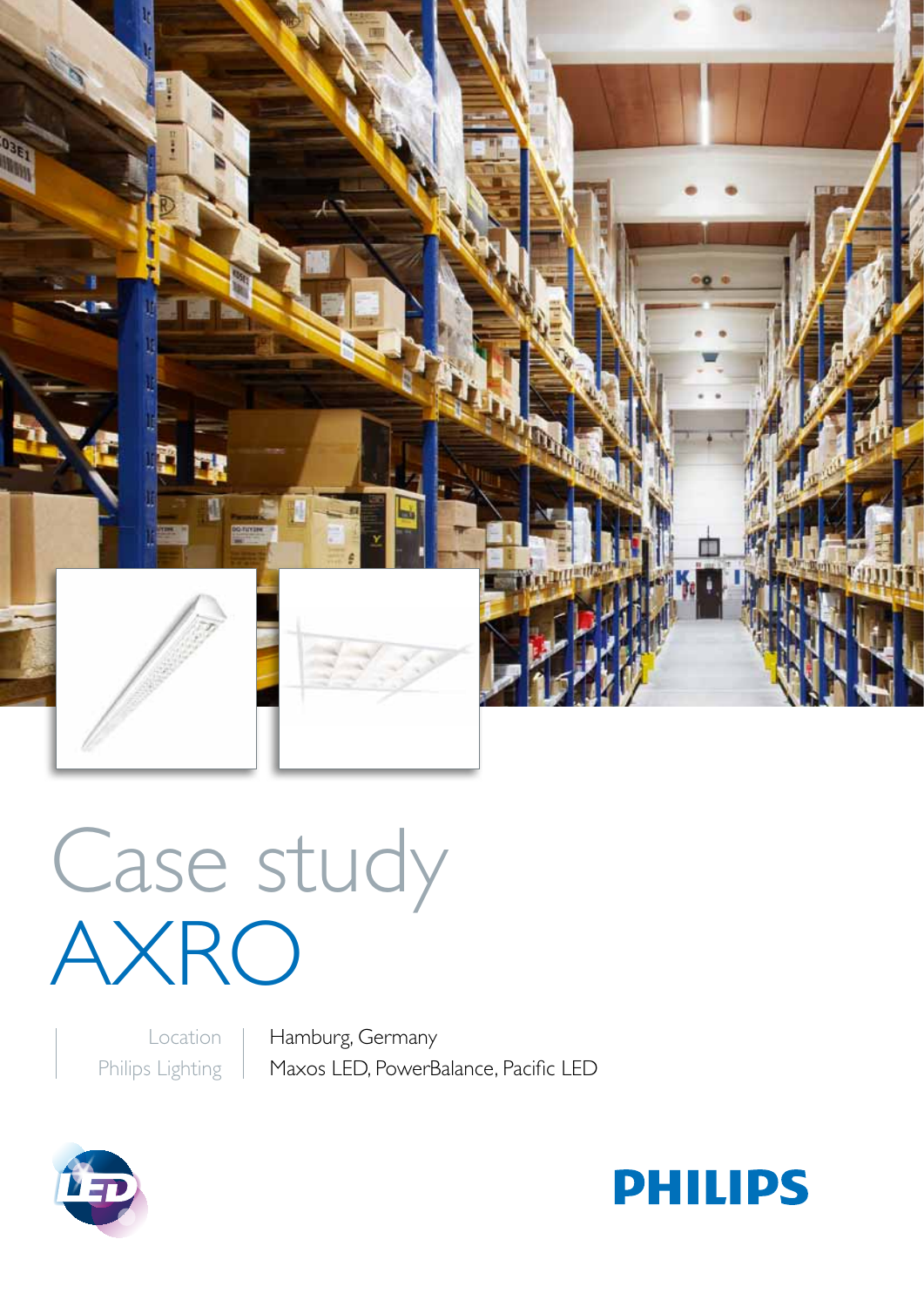

Over 6000 consumable products are stored in our warehouse; Because of this, efficiency is needed – even efficient lighting. We opted for LED lighting for numerous reasons, and with Maxos LED we have an extremely energy-efficient, flexible lighting solution."

Steffen Genz, Project Manager AXRO GmbH

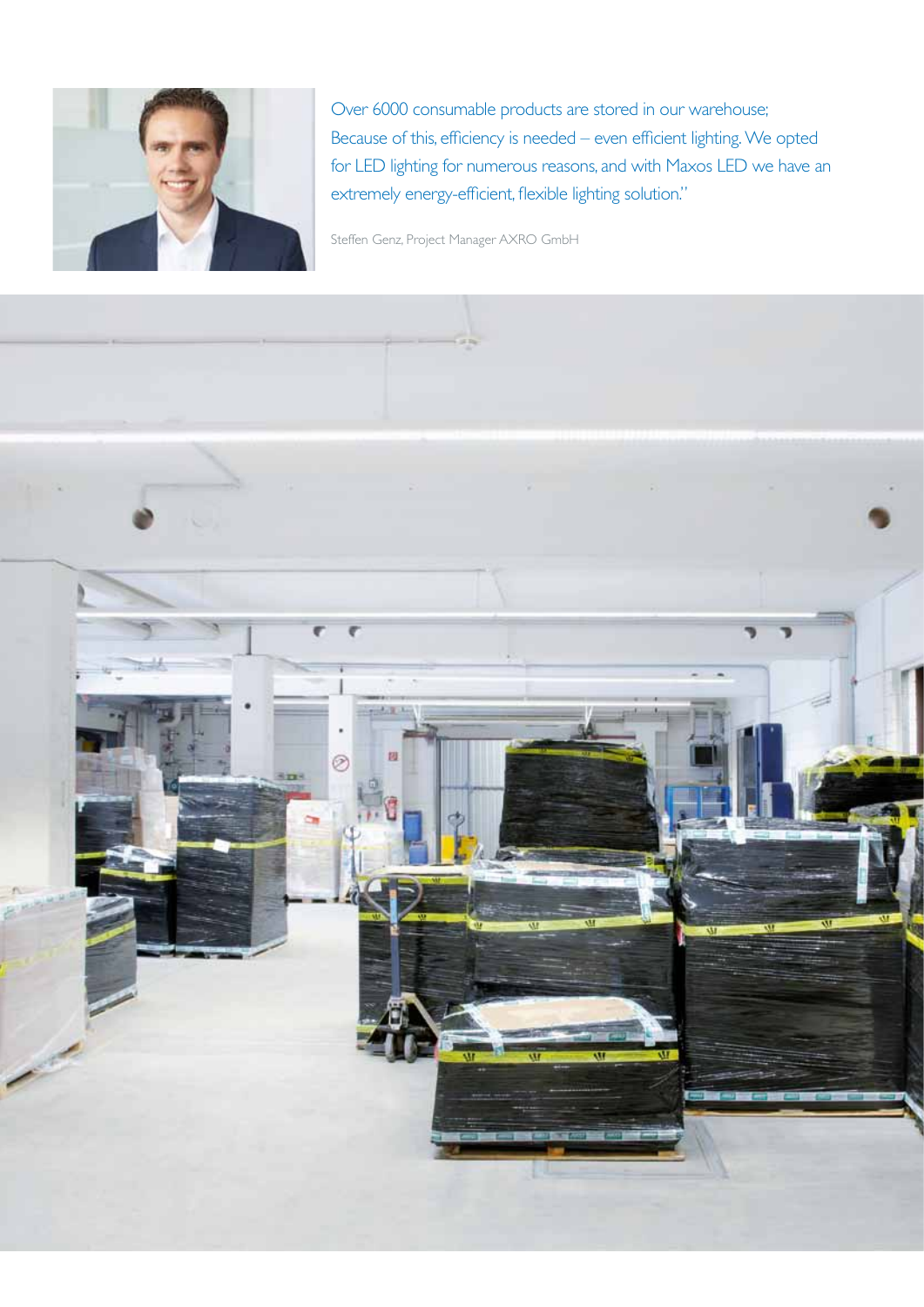# Ultimate lighting performance, supreme light control



# Project info

#### Customer and location

AXRO GmbH, Hamburg, Germany

#### Project team

AXRO GmbH: Axel Spielberg (Managing Director), Steffen Genz (Project Manager) Bodo Wascher: Danny Lenschow (Installation) Adalbert Zajadacz GmbH: Niels Niehaus (Sales) Philips Lighting: Michael Argendorf (Lighting Consultant), Tobias Grap (Lighting Control) Lighting solutions Maxos LED, PowerBalance, Pacific LED, OccuSwitch, Dynalite,

#### MiniLuma LED, Luma 1 LED Results

• Efficient LED lighting system with longer service life (50,000 hrs)

• Energy savings of up to 79% with limited investment costs

• Very high light yield and good colour rendering (Ra > 80)

## **Background**

AXRO GmbH offers professional solutions for brand named devices, such as ink and toner consumables, and OEM replacement parts. AXRO's warehouse stocks around 6000 lines, ready for instant despatch and delivery to over 50 countries worldwide.

# The challenge

As part of its logistics function, AXRO GmbH operates a traditional warehouse with two small offices. The previous lighting consisted of outdated, 20 year-old trunking with 58W TL-D fluorescent lamps that were installed below the concrete beams and suspended by 1 metre. With a ceiling height of just under 9 metres and racking height of up to 7 metres, there were many instances of damage to the lighting when product pallets were being stored on the highest shelves. Lighting renovation was undertaken to eliminate this problem. The main objective of the new lighting system however, was to improve lighting levels and achieve the greatest possible reduction in energy costs and achieve significant savings in CO $_{\textrm{\tiny{2}}}$  emissions.The latter was critical for receiving additional subsidies from the city of Hamburg.

# The solution

The decision was made in favour of the innovative Maxos LED. The simple and easy to install trunking system combines high efficiency LEDs with innovative optics that are optimised for a variety of applications. Narrow

beam optics ensure racking is well lit, and goods are easy to see.Wide beam optics ensure a good, even light to ensure safety for the picking area and traffic routes. The modern lighting control sets new standards for sustainability and savings, with Occuswitch DALI and Dynalite. The system, using presence detection and by assessing the natural daylight levels available, switches lighting on only where and when needed. To protect from damage, the Maxos LED trunking was mounted directly on to the ceiling between the concrete beams. In addition to the warehouse lighting, the offices were equipped with PowerBalance. In the entrance area of the loading bays waterproof Pacific LED luminaires were installed, while Luma exterior lighting was installed in the courtyard to provide even, glare-free lighting.

### **Benefits**

Thanks to this innovative lighting solution, AXRO was able to significantly improve its environmental impact. The high energy efficiency of the Maxos LED allows for energy savings of up to 67% compared with the old fluorescent system. The connected load was reduced by 67% from 27,050 W to just 8,899 W. The lighting control system allowed for additional electricity savings of up to 37% thanks to the optimised presence and daylight detection. Employees also benefit from the new lighting due to better quality lighting and excellent colour reproduction. Savings for AXRO amount to an impressive  $\in$  12,324 p.a and CO<sub>2</sub> emissions have been reduced by a staggering 79%. Changing the lighting system from traditional fluorescent to LED coupled with lighting controls resulted in impressive savings for AXRO.